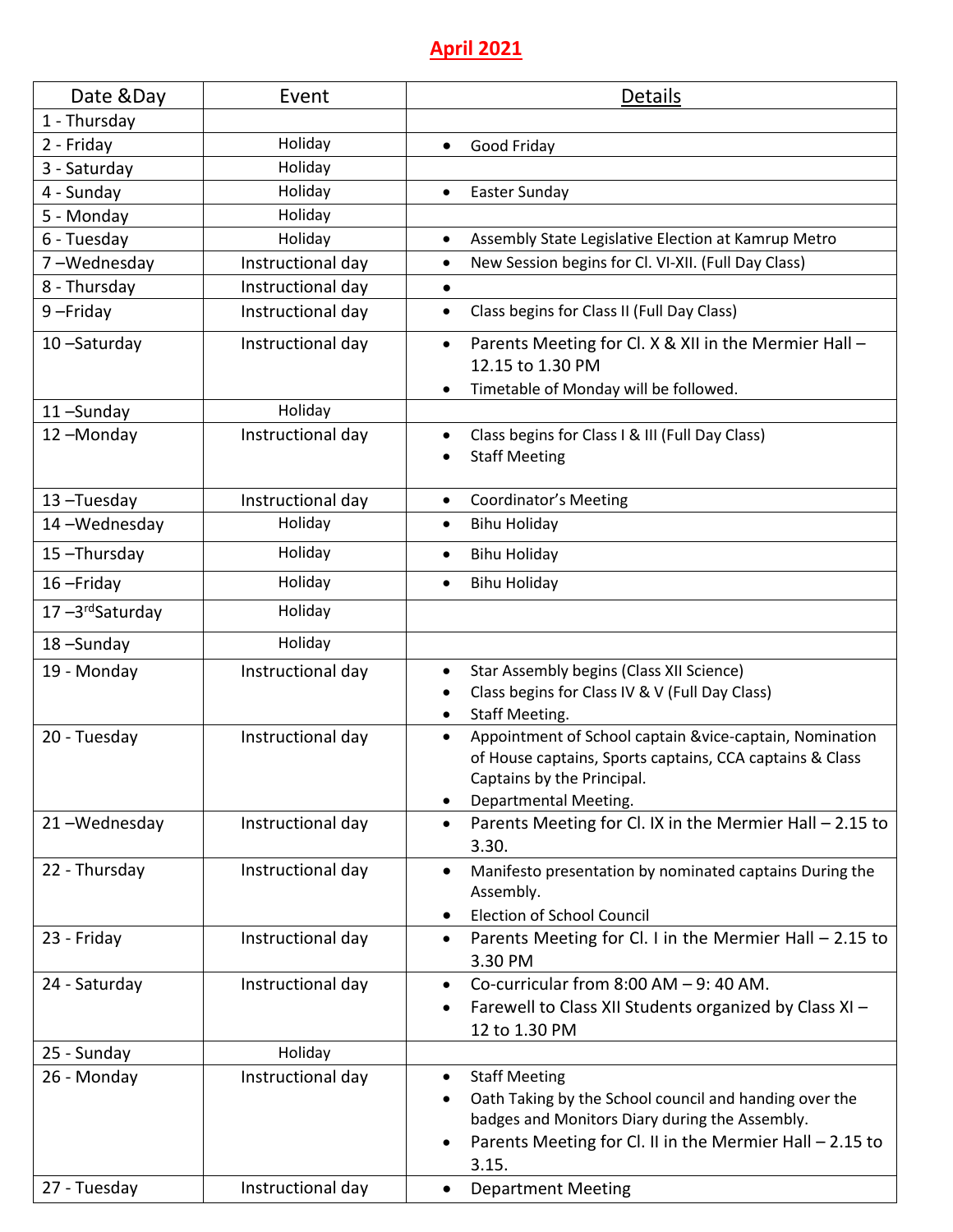| 28-Wednesday  | Instructional day | • Parents Meeting for Cl. III & IV in the Mermier Hall -   |
|---------------|-------------------|------------------------------------------------------------|
|               |                   | 2.15 to 3.30 PM.                                           |
| 29 - Thursday | Instructional day | • Parents Meeting for Cl. V & VI in the Mermier Hall -     |
|               |                   | 2.15 to 3.30 PM.                                           |
| 30 - Friday   | Instructional day | • Parents Meeting for Cl. VII & VIII in the Mermier Hall - |
|               |                   | 2.15 to 3.30 PM.                                           |

Monthly ID=,MonthlyWD=

## **May 2021**

| Date &Day       | Event             | <b>Details</b>                                                                                                                                                                    |
|-----------------|-------------------|-----------------------------------------------------------------------------------------------------------------------------------------------------------------------------------|
| $1 -$ Saturday  | Holiday           | <b>International Labor Day</b><br>$\bullet$                                                                                                                                       |
| 2 - Sunday      | Holiday           |                                                                                                                                                                                   |
| 3 - Monday      | Instructional day | Morning speech submission to the Class Teacher.<br>$\bullet$<br><b>Staff Meeting</b><br>$\bullet$                                                                                 |
| 4 - Tuesday     | Instructional day | <b>Coordinator's Meeting</b><br>$\bullet$                                                                                                                                         |
| 5-Wednesday     | Instructional day | Assamese Essay and calligraphy Competition for Class 3 to 12<br>$\bullet$<br>during assembly and Zero period.                                                                     |
| 6 - Thursday    | Instructional day |                                                                                                                                                                                   |
| 7-Friday        | Instructional day |                                                                                                                                                                                   |
| 8-Saturday      | Instructional day | Co-curricular from $8:00$ AM $-9:40$ AM<br>$\bullet$                                                                                                                              |
| $9 -$ Sunday    | Holiday           |                                                                                                                                                                                   |
| $10 -$ Monday   | Instructional day | <b>Staff Meeting</b><br>$\bullet$                                                                                                                                                 |
| $11 - Tuesday$  | Instructional day | Department Meeting. (2:15 - 3:15 PM)<br>$\bullet$                                                                                                                                 |
| 12-Wednesday    | Instructional day |                                                                                                                                                                                   |
| $13 - Thursday$ | Instructional day |                                                                                                                                                                                   |
| 14-Friday       | Holiday           | Id-Ul-Fitr<br>$\bullet$                                                                                                                                                           |
| 15-3rdSaturday  | Holiday           |                                                                                                                                                                                   |
| $16 -$ Sunday   | Holiday           |                                                                                                                                                                                   |
| 17 - Monday     | Instructional day | <b>Staff Meeting</b><br>$\bullet$                                                                                                                                                 |
| 18 - Tuesday    | Instructional day | Department Meeting. (2:15 - 3:15 PM)<br>$\bullet$<br>(Mathematics & Computer, Language preparatory, Language<br>Middle School & secondary, Science, Social studies and<br>others) |
| 19 - Wednesday  | Instructional day | Competency Test I for Cl. III-X (Mathematics)                                                                                                                                     |
| 20-Thursday     | Instructional day | Competency Test I for Cl. III- X (Science)                                                                                                                                        |
| 21-Friday       | Instructional day | Competency Test I for Cl. III- X (English)                                                                                                                                        |
| 22 - Saturday   | Instructional day | Co-curricular from $8:00$ AM $-9:30$ AM<br>$\bullet$                                                                                                                              |
| 23 - Sunday     | Holiday           |                                                                                                                                                                                   |
| 24 - Monday     | Instructional day | <b>Staff Meeting</b><br>$\bullet$                                                                                                                                                 |
| 25 - Tuesday    | Instructional day | Department Meeting. (2:15 - 3:15 PM)<br>$\bullet$                                                                                                                                 |
| 26-Wednesday    | Holiday           | Buddha Purnima<br>$\bullet$                                                                                                                                                       |
| 27 - Thursday   | Instructional day |                                                                                                                                                                                   |
| 28-Friday       | Instructional day |                                                                                                                                                                                   |
| 29 - Saturday   | Instructional day | Co-curricular from $8:00$ AM $-9:30$ AM<br>٠                                                                                                                                      |
| $30 -$ Sunday   | Holiday           |                                                                                                                                                                                   |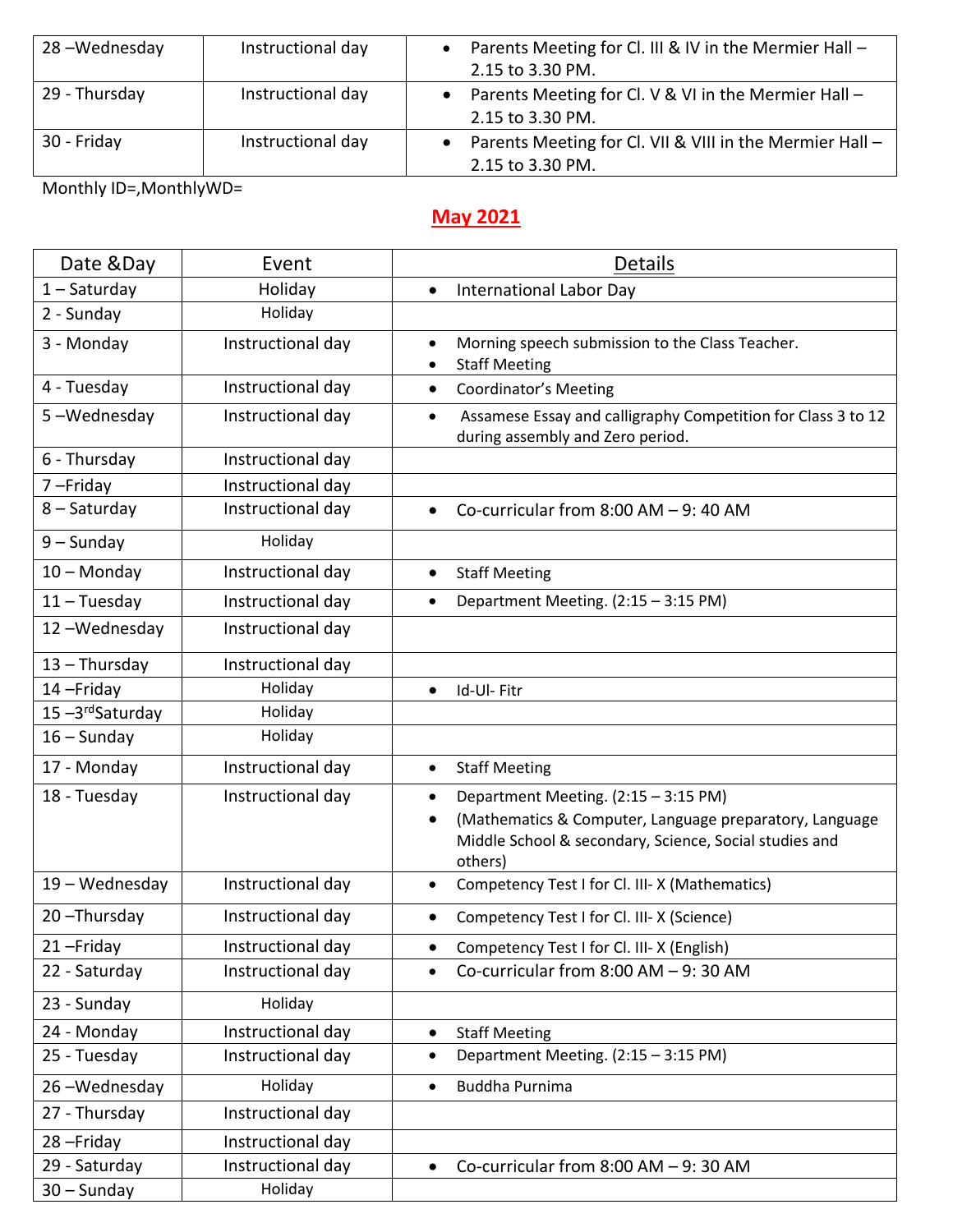| 31<br>Mondav      | Instructional day | Meeting<br>Jldi. |  |
|-------------------|-------------------|------------------|--|
| .<br>.<br>__<br>. | $-1111$           |                  |  |

Monthly ID =,TotalID= , Total WD=

## **June 2021**

| Date &Day                       | Event             | <b>Details</b>                                                         |
|---------------------------------|-------------------|------------------------------------------------------------------------|
| 1 - Tuesday                     | Instructional day | Morning speech submission to the Class Teacher.<br>$\bullet$           |
|                                 |                   | <b>Coordinator's Meeting</b>                                           |
| 2-Wednesday                     | Instructional day | Art Competition for students of Class 1-12. Assembly time<br>$\bullet$ |
|                                 |                   | and Zero Period.                                                       |
| 3 - Thursday                    | Instructional day |                                                                        |
| $4 -$ Friday                    | Instructional day |                                                                        |
| 5 - Saturday                    | Instructional day | World Environmental Day.<br>$\bullet$                                  |
|                                 |                   | Co-curricular from $8:00$ AM $-9:40$ AM<br>$\bullet$                   |
| $6 -$ Sunday                    | Holiday           |                                                                        |
| 7 - Monday                      | Instructional day | <b>Staff Meeting</b><br>$\bullet$                                      |
| 8 - Tuesday                     | Instructional day | Department Meeting. (2:15 - 3:15 PM)<br>$\bullet$                      |
| 9-Wednesday                     | Instructional day | PT1 - Assembly and Zero Period Time<br>$\bullet$                       |
| $10 - Thursday$                 | Instructional day | PT1- Assembly and Zero Period Time<br>$\bullet$                        |
| 11-Friday                       | Instructional day | PT1 - Assembly and Zero Period Time<br>$\bullet$                       |
| 12 - Saturday                   | Instructional day | PT1- Assembly and Zero Period Time<br>$\bullet$                        |
|                                 |                   | Class XI entrance exam for Science, Commerce &<br>$\bullet$            |
|                                 |                   | Humanities.                                                            |
| $13 -$ Sunday                   | Holiday           |                                                                        |
| 14 - Monday                     | Instructional day | <b>Staff Meeting</b><br>$\bullet$                                      |
|                                 |                   | PT1 - Assembly and Zero Period Time<br>$\bullet$                       |
| 15 - Tuesday                    | Instructional day | Department Meeting. (2:15 - 3:15 PM)<br>$\bullet$                      |
|                                 |                   | PT1 - Assembly and Zero Period Time<br>$\bullet$                       |
| 16 - Wednesday                  | Instructional day | PT1 - Assembly and Zero Period Time<br>$\bullet$                       |
| $17 - Thursday$                 | Instructional day | PT1 - Assembly and Zero Period Time<br>$\bullet$                       |
| 18-Friday                       | Instructional day | PT1 - Assembly and Zero Period Time<br>$\bullet$                       |
| $19 - 3$ <sup>rd</sup> Saturday | Instructional Day | PT1 - Assembly and Zero Period Time<br>$\bullet$                       |
| 20-Sunday                       | Holiday           | <b>Summer Vacation</b><br>$\bullet$                                    |
| 21 - Monday                     | Instructional day | <b>Summer Vacation</b><br>$\bullet$                                    |
|                                 |                   | Special classes for Cl. IX to XII                                      |
|                                 |                   | International Yoga Day<br>$\bullet$                                    |
|                                 |                   | <b>Band Practice</b><br>$\bullet$                                      |
| 22 - Tuesday                    | Instructional day | <b>Summer Vacation</b><br>$\bullet$                                    |
|                                 |                   | Special classes for Cl. IX to XII<br>$\bullet$                         |
|                                 |                   | <b>Band Practice</b>                                                   |
| 23-Wednesday                    | Instructional day | <b>Summer Vacation</b><br>$\bullet$                                    |
|                                 |                   | Special classes for Cl. IX to XII                                      |
|                                 |                   | <b>Band Practice</b><br>$\bullet$<br><b>Summer Vacation</b>            |
| 24 - Thursday                   | Instructional day | $\bullet$<br>Special classes for Cl. IX to XII                         |
|                                 |                   | <b>Band Practice</b>                                                   |
| 25-Friday                       | Instructional day | <b>Summer Vacation</b><br>$\bullet$                                    |
|                                 |                   |                                                                        |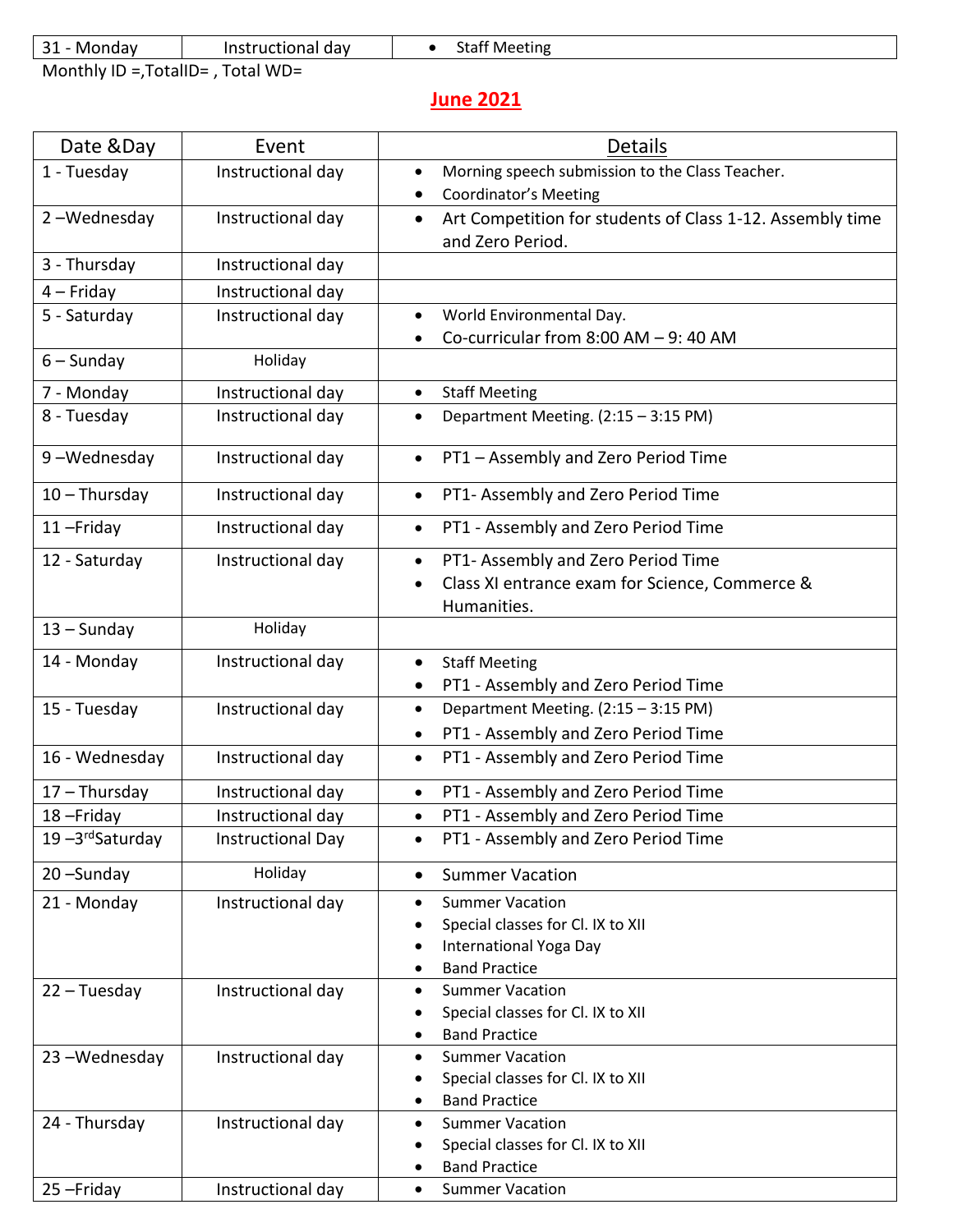|              |                   | Special classes for Cl. IX to XII<br>$\bullet$<br><b>Band Practice</b><br>$\bullet$                                        |
|--------------|-------------------|----------------------------------------------------------------------------------------------------------------------------|
| 26-Saturday  | Instructional day | <b>Summer Vacation</b><br>$\bullet$<br>Special classes for Cl. IX to XII<br>$\bullet$<br><b>Band Practice</b><br>$\bullet$ |
|              |                   | Class XI entrance exam<br>$\bullet$<br><b>Band Practice</b><br>$\bullet$                                                   |
| 27 - Sunday  | Holiday           | <b>Summer Vacation</b><br>$\bullet$<br><b>Band Practice</b><br>$\bullet$                                                   |
| 28 - Monday  | Instructional day | <b>Summer Vacation</b><br>$\bullet$<br><b>Band Practice</b><br>$\bullet$                                                   |
| 29 - Tuesday | Instructional day | <b>Summer Vacation</b><br>$\bullet$<br><b>Band Practice</b><br>$\bullet$                                                   |
| 30-Wednesday | Instructional day | <b>Summer Vacation</b><br>$\bullet$<br><b>Band Practice</b><br>$\bullet$                                                   |

Monthly ID: ,Total ID = , Total WD =

# **July 2021**

| Date &Day      | Event                  | <b>Details</b>                                                        |
|----------------|------------------------|-----------------------------------------------------------------------|
| 1 - Thursday   | <b>Summer Vacation</b> | <b>Summer Vacation</b><br>$\bullet$                                   |
|                |                        | <b>Band Practice</b><br>$\bullet$                                     |
| 2 - Friday     | <b>Summer Vacation</b> | <b>Summer Vacation</b><br>$\bullet$                                   |
|                |                        | <b>Band Practice</b><br>$\bullet$                                     |
| 3 - Saturday   | <b>Summer Vacation</b> | <b>Summer Vacation</b><br>$\bullet$                                   |
|                |                        | <b>Band Practice</b><br>$\bullet$                                     |
| 4 - Sunday     | <b>Summer Vacation</b> | <b>Summer Vacation</b><br>$\bullet$                                   |
|                |                        | <b>Band Practice</b>                                                  |
| 5 - Monday     | <b>Summer Vacation</b> | <b>Summer Vacation</b><br>$\bullet$                                   |
|                |                        | <b>Band Practice</b><br>$\bullet$                                     |
| 6 - Tuesday    | <b>Summer Vacation</b> | <b>Summer Vacation</b><br>$\bullet$                                   |
|                |                        | <b>Band Practice</b><br>$\bullet$                                     |
| 7-Wednesday    | <b>Summer Vacation</b> | <b>Summer Vacation</b><br>$\bullet$                                   |
|                |                        | <b>Band Practice</b><br>$\bullet$                                     |
| 8 - Thursday   | <b>Summer Vacation</b> | <b>Summer Vacation</b><br>$\bullet$                                   |
|                |                        | <b>Band Practice</b><br>$\bullet$                                     |
| 9-Friday       | <b>Summer Vacation</b> | <b>Summer Vacation</b><br>$\bullet$                                   |
|                |                        | <b>Band Practice</b><br>$\bullet$                                     |
| 10-Saturday    | <b>Summer Vacation</b> | <b>Summer Vacation</b><br>$\bullet$                                   |
|                |                        | <b>Band Practice</b><br>$\bullet$                                     |
| 11-Sunday      | <b>Summer Vacation</b> | <b>Summer Vacation</b><br>$\bullet$                                   |
| 12 - Monday    | <b>Summer Vacation</b> | <b>Summer Vacation</b><br>$\bullet$                                   |
| 13 - Tuesday   | <b>Summer Vacation</b> | <b>Summer Vacation</b><br>$\bullet$                                   |
| 14-Wednesday   | <b>Summer Vacation</b> | Teachers' Training<br>$\bullet$                                       |
| 15 - Thursday  | <b>Summer Vacation</b> | Teacher's Training<br>$\bullet$                                       |
| 16 - Friday    | <b>Summer Vacation</b> | Teacher's Training<br>$\bullet$                                       |
| 17-3rdSaturday | <b>Summer Vacation</b> | Teacher's Training<br>$\bullet$                                       |
| 18-Sunday      | <b>Summer Vacation</b> | <b>Summer Vacation</b><br>$\bullet$                                   |
| 19 - Monday    | Instructional day      | School Re-opens after Summer Vacation for Class 1 to 12.<br>$\bullet$ |
|                |                        | <b>Staff Meeting</b><br>$\bullet$                                     |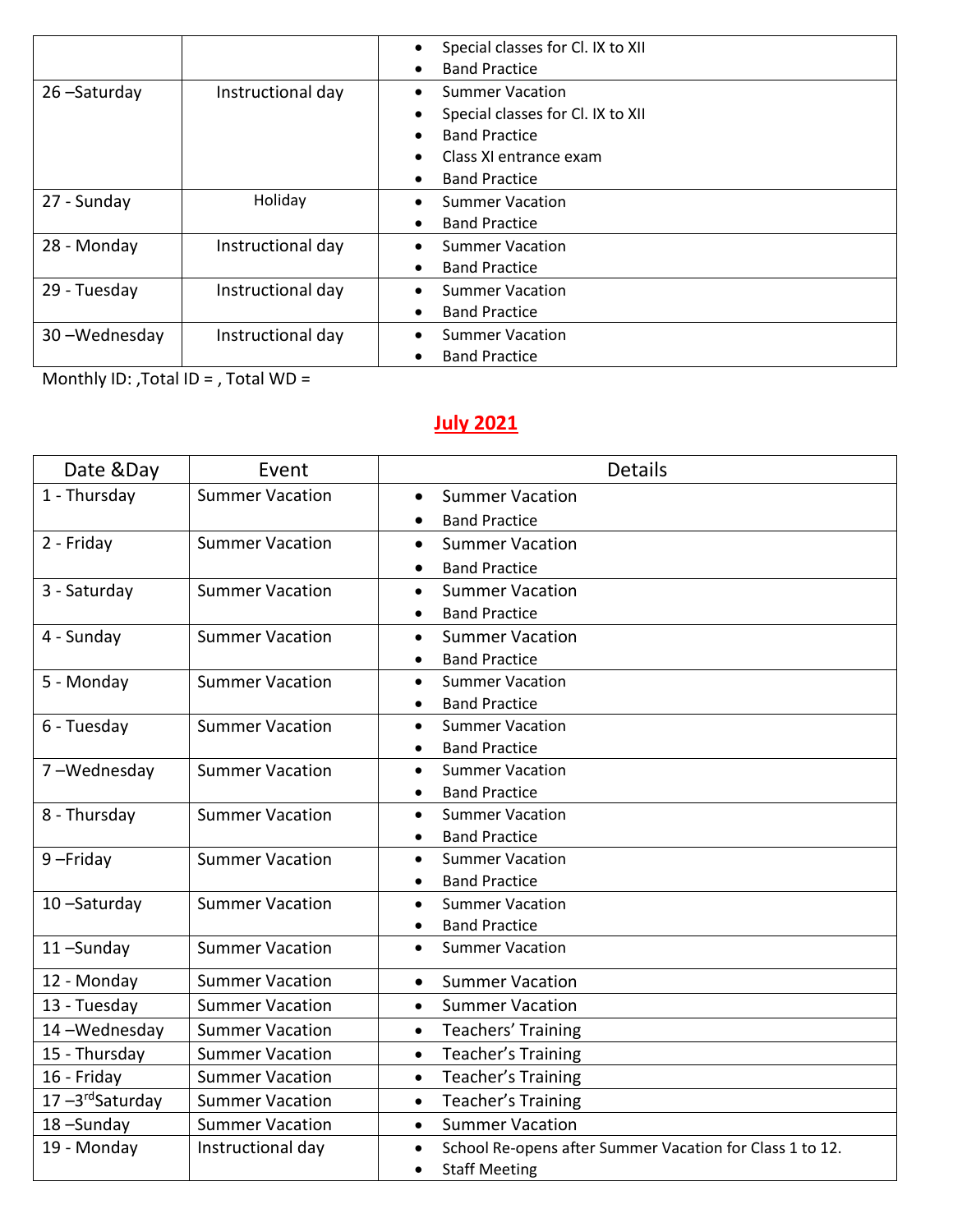| 20 - Tuesday  | Instructional day  | Department Meeting. (2:15 - 3:15 PM)<br>٠                                                                                                                                                                                                                                                                                                                                    |
|---------------|--------------------|------------------------------------------------------------------------------------------------------------------------------------------------------------------------------------------------------------------------------------------------------------------------------------------------------------------------------------------------------------------------------|
| 21-Wednesday  | Holiday            | Id-Uz-Zuha<br>$\bullet$                                                                                                                                                                                                                                                                                                                                                      |
| 22 - Thursday | Instructional day  |                                                                                                                                                                                                                                                                                                                                                                              |
| 23-Friday     | Instructional day  |                                                                                                                                                                                                                                                                                                                                                                              |
| 24 - Saturday | <b>Working Day</b> | Result of PT1 & Open Day Parents Meeting.<br>$\bullet$<br>Roll No. - 1 to 10 (8:15 am to 9:15 am)<br>Roll No. - 11 to 20 (9:15 am to 10:15 am)<br>Roll No. - 21 to 30 (10:30 am to 11:30 am)<br>Roll No. - 31 to 40 (11:30 am to 12:30 pm)<br>Roll No. - 41 and above (12:30 pm to 1:30 pm)                                                                                  |
| 25 - Sunday   | Instructional day  |                                                                                                                                                                                                                                                                                                                                                                              |
| 26 - Monday   | Instructional day  | <b>Staff Meeting</b><br>$\bullet$<br>Last Date for the Video Submission of Prepared Speech,<br>$\bullet$<br>Solo singing, Solo Dance, Group Song, Group Dance and<br>Debate for for Students (House wisefor different<br>categories)<br>Last Date for submission of the video for Parents<br>Competition – Solo singing, Solo Dance and Family Group<br>Singing Competition. |
| 27 - Tuesday  | Instructional day  | <b>Department Meeting</b><br>$\bullet$                                                                                                                                                                                                                                                                                                                                       |
| 28-Wednesday  | Instructional day  | Remedial Class for 6 -12: 2.15 to 3.15<br>$\bullet$                                                                                                                                                                                                                                                                                                                          |
| 29 - Thursday | Instructional day  | Remedial Class for 6 -12: 2.15 to 3.15<br>$\bullet$                                                                                                                                                                                                                                                                                                                          |
| 30-Friday     | Instructional day  |                                                                                                                                                                                                                                                                                                                                                                              |
| 31 - Saturday | Instructional day  | Co-curricular from $8:00$ AM $-9:40$ AM<br>$\bullet$                                                                                                                                                                                                                                                                                                                         |

Monthly ID = Total ID= Total WD=

#### **August 2021**

| Date &Day    | Event                  | <b>Details</b>                                                                                                                                                     |
|--------------|------------------------|--------------------------------------------------------------------------------------------------------------------------------------------------------------------|
| 1 - Sunday   | Holiday                |                                                                                                                                                                    |
| 2 - Monday   | Instructional day      | Morning Speech submission to the Class Teacher.<br>$\bullet$<br><b>Staff Meeting</b><br>٠                                                                          |
| 3 - Tuesday  | Instructional day      | <b>Coordinator's Meeting</b><br>$\bullet$                                                                                                                          |
| 4-Wednesday  | Instructional day      | English Essay and calligraphy Competition for Class 3 to 12.<br>$\bullet$<br>Assembly time and Zero period.<br>Remedial Class for 6 -12: 2.15 to 3.15<br>$\bullet$ |
| 5 - Thursday | Instructional day      | Remedial Class for 6 -12: 2.15 to 3.15<br>٠                                                                                                                        |
| $6$ -Friday  | Instructional day      | <b>School Exhibition</b><br>$\bullet$                                                                                                                              |
| 7 - Saturday | Instructional day      | School exhibition<br>$\bullet$                                                                                                                                     |
| 8 - Sunday   | Co-curricular Activity |                                                                                                                                                                    |
| 9 - Monday   | Holiday                | <b>Staff Meeting</b><br>٠                                                                                                                                          |
| 10 - Tuesday | Instructional day      | Department Meeting. (2:15 - 3:15 PM)                                                                                                                               |
| 11-Wednesday | Instructional day      | Remedial Class for 6 -12: 2.15 to 3.15<br>$\bullet$                                                                                                                |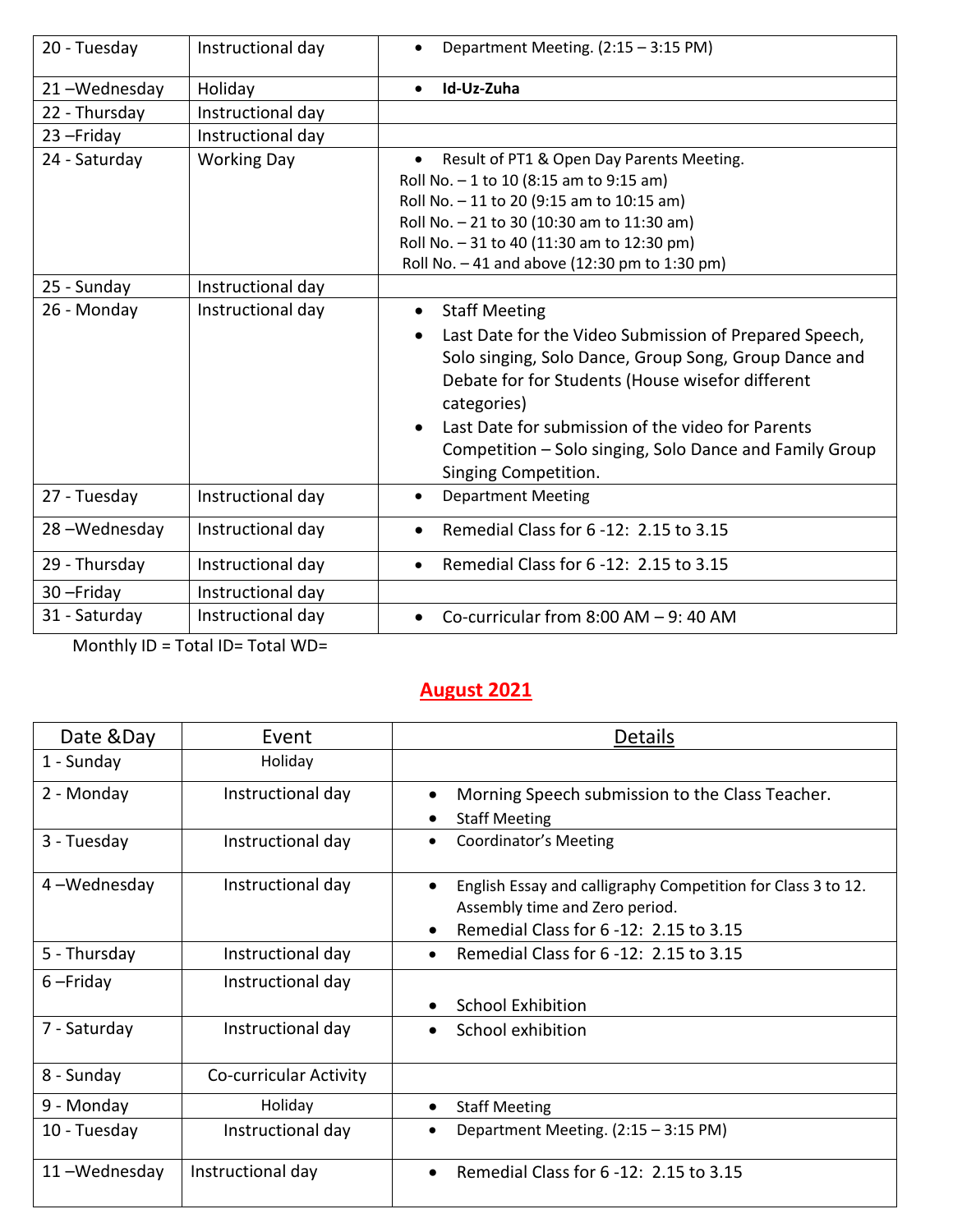| 12 - Thursday   | Instructional day | Remedial Class for 6 -12: 2.15 to 3.15<br>$\bullet$                                                                                                              |
|-----------------|-------------------|------------------------------------------------------------------------------------------------------------------------------------------------------------------|
| 13-Friday       | Instructional day | Remedial Class for 6 -12: 2.15 to 3.15<br>$\bullet$                                                                                                              |
| 14 - Saturday   | Instructional day | Co-curricular from $8:00$ AM $-9:40$ AM<br>$\bullet$                                                                                                             |
| 15-Sunday       | Holiday           | Independence Day<br>$\bullet$                                                                                                                                    |
| 16 - Monday     | Instructional day | <b>Staff Meeting</b><br>$\bullet$                                                                                                                                |
| 17 - Tuesday    | Instructional day | Department Meeting. (2:15 - 3:15 PM)<br>$\bullet$                                                                                                                |
| 18-Wednesday    | Instructional day | Remedial Class for 6 -12: 2.15 to 3.15<br>$\bullet$<br>Hindi Essay and calligraphy Competition for Class 3 to 12.<br>$\bullet$<br>Assembly time and Zero period. |
| $19$ – Thursday | Holiday           | Mohharam<br>$\bullet$                                                                                                                                            |
| 20-Friday       | Instructional day | Remedial Class for 6 -12: 2.15 to 3.15<br>$\bullet$                                                                                                              |
| 21-3rd Saturday | Holiday           | <b>Instructional Da7</b><br>$\bullet$<br>Co-curricular from $8:00$ AM $-9:40$ AM<br>$\bullet$                                                                    |
| 22 - Sunday     | Holiday           |                                                                                                                                                                  |
| 23 - Monday     | Instructional day | <b>Staff Meeting</b><br>$\bullet$                                                                                                                                |
| 24 - Tuesday    | Instructional day | Department Meeting. (2:15 - 3:15 PM)<br>$\bullet$                                                                                                                |
| 25-Wednesday    | Instructional day |                                                                                                                                                                  |
| 26 - Thursday   | Instructional day |                                                                                                                                                                  |
| 27-Friday       | Instructional day |                                                                                                                                                                  |
| 28 - Saturday   | Instructional day | Co-curricular from $8:00$ AM $-9:40$ AM<br>$\bullet$                                                                                                             |
| 29 - Sunday     | Holiday           | National Sports Day - Marathon in honor of Dhyan Chand,<br>$\bullet$<br>the legendary sportsman.                                                                 |
| 30 - Monday     | Holiday           | Janmasthami<br>$\bullet$                                                                                                                                         |
| 31 - Tuesday    | Instructional day | Department Meeting. (2:15 - 3:15 PM)<br>٠                                                                                                                        |

Monthly ID=,Total ID=, Total WD=

# **September 2021**

| Date &Day      | Event              | <b>Details</b>                                   |
|----------------|--------------------|--------------------------------------------------|
| 1-Wednesday    | Instructional day  | Morning speech submission to the Class Teacher.  |
|                |                    | Class I admission 2022 – Online form submission. |
|                |                    | Competency Test II for Cl. III- X (English)      |
|                |                    | Class I Admission – Online submission.           |
|                |                    |                                                  |
| $2$ – Thursday | Instructional day  | Competency Test II for Cl. III-X (Mathematics)   |
|                |                    | Class I Admission – Online submission.           |
| $3$ -Friday    | Instructional day  | Competency Test II for Cl. III-X (Science)       |
|                |                    | Class I Admission - Online submission.           |
| 4 - Saturday   | <b>Working Day</b> | Teacher's Day Celebration                        |
|                |                    | Class I Admission - Online submission.           |
| 5 - Sunday     | Holiday            | Class I Admission – Online submission.           |
| 6 - Monday     | Instructional day  | <b>Staff Meeting</b>                             |
| 7 - Tuesday    | Instructional day  | Coordinator's Meeting.                           |
| 8-Wednesday    | Holiday            | <b>Tithiof SrimantaSankardev</b>                 |
| 9 - Thursday   | Instructional day  |                                                  |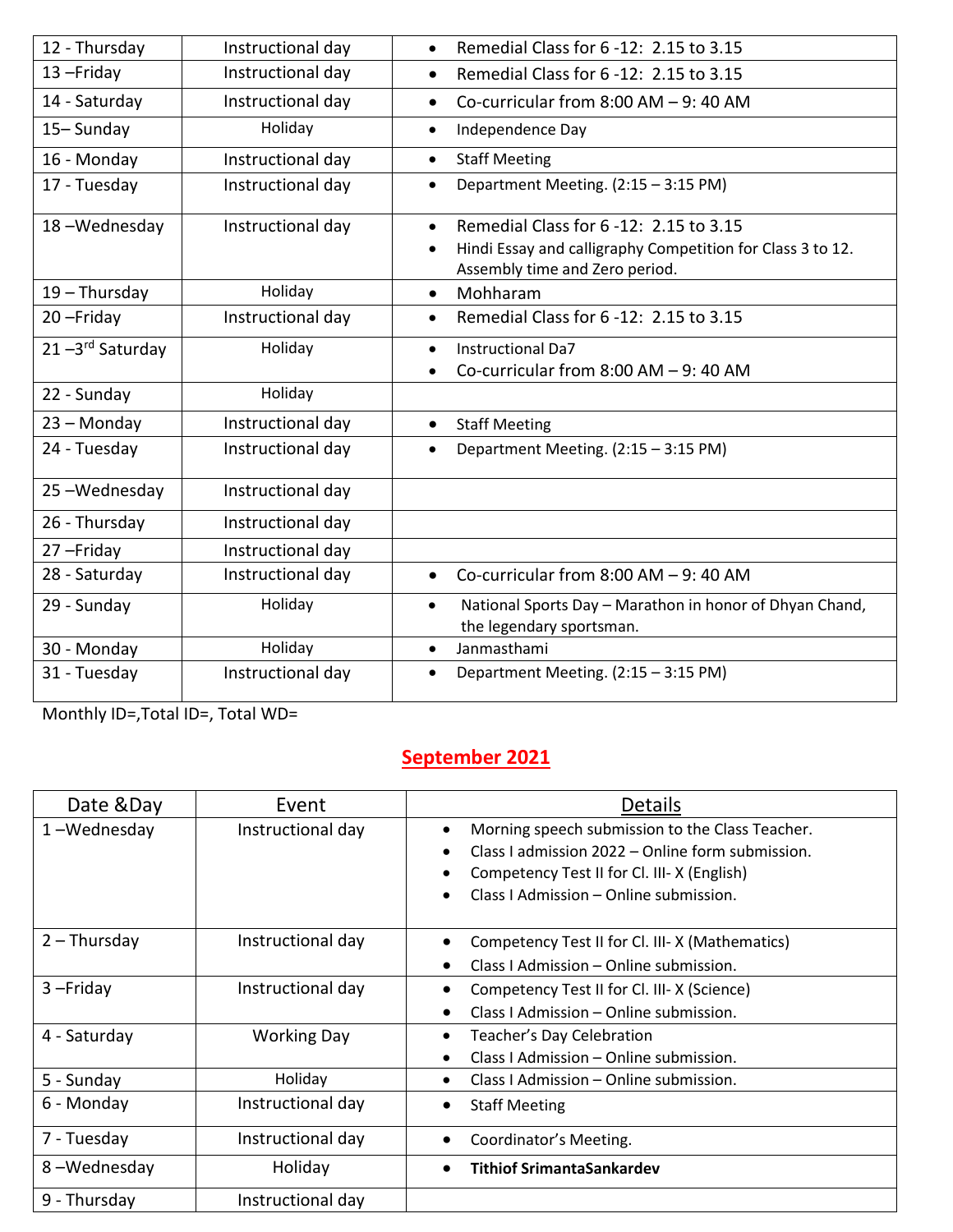| 10-Friday       | Instructional day |                                                                                                                                                                                                                     |
|-----------------|-------------------|---------------------------------------------------------------------------------------------------------------------------------------------------------------------------------------------------------------------|
| 11 - Saturday   | Instructional day | Co-curricular from 8:00 AM - 9: 40 AM. Co-Curricular<br><b>Examination for TI</b>                                                                                                                                   |
| 12 - Sunday     | Holiday           |                                                                                                                                                                                                                     |
| 13 - Monday     | Instructional day | <b>Staff Meeting</b>                                                                                                                                                                                                |
| 14 - Tuesday    | Instructional day | Department Meeting. (2:15 - 3:15 PM)                                                                                                                                                                                |
| 15-Wednesday    | Instructional day |                                                                                                                                                                                                                     |
| $16 - Thursday$ | Instructional day |                                                                                                                                                                                                                     |
| 17-Friday       | Instructional day |                                                                                                                                                                                                                     |
| 18-3rdSaturday  | Instructional Day | Co-curricular from 8:00 AM - 9: 40 AM. Co-Curricular<br><b>Examination for TI</b>                                                                                                                                   |
| 19-Sunday       | Holiday           |                                                                                                                                                                                                                     |
| 20 - Monday     | Instructional day | <b>Staff Meeting</b><br>$\bullet$                                                                                                                                                                                   |
| 21 - Tuesday    | Instructional day | Department Meeting. (2:15 - 3:15 PM)<br>$\bullet$                                                                                                                                                                   |
| 22-Wednesday    | Instructional day |                                                                                                                                                                                                                     |
| 23 - Thursday   | Instructional day | T1 Examination for Class I-XII<br>$\bullet$                                                                                                                                                                         |
| 24-Friday       | Instructional day | T1 Examination for Class I-XII                                                                                                                                                                                      |
| 25 - Saturday   | Instructional day | T1 Examination for Class I-XII<br>$\bullet$                                                                                                                                                                         |
| 26 - Sunday     | Holiday           |                                                                                                                                                                                                                     |
| 27-Monday       | Instructional day | T1 Examination for Class I-XII<br><b>Staff Meeting</b><br>$\bullet$                                                                                                                                                 |
| 28-Tuesday      | Instructional day | T1 Examination for Class I-XII<br>$\bullet$<br>Department Meeting. (2:15 - 3:15 PM)<br>(Mathematics & Computer, Language preparatory,<br>Language Middle School & secondary, Science, Social<br>studies and others) |
| 29-Wednesday    | Instructional day | T1 Examination for Class I-XII                                                                                                                                                                                      |
| 30 - Thursday   | Instructional day | T1 Examination for Class I-XII                                                                                                                                                                                      |

Monthly ID=,Total ID= , Total WD=

**October 2021**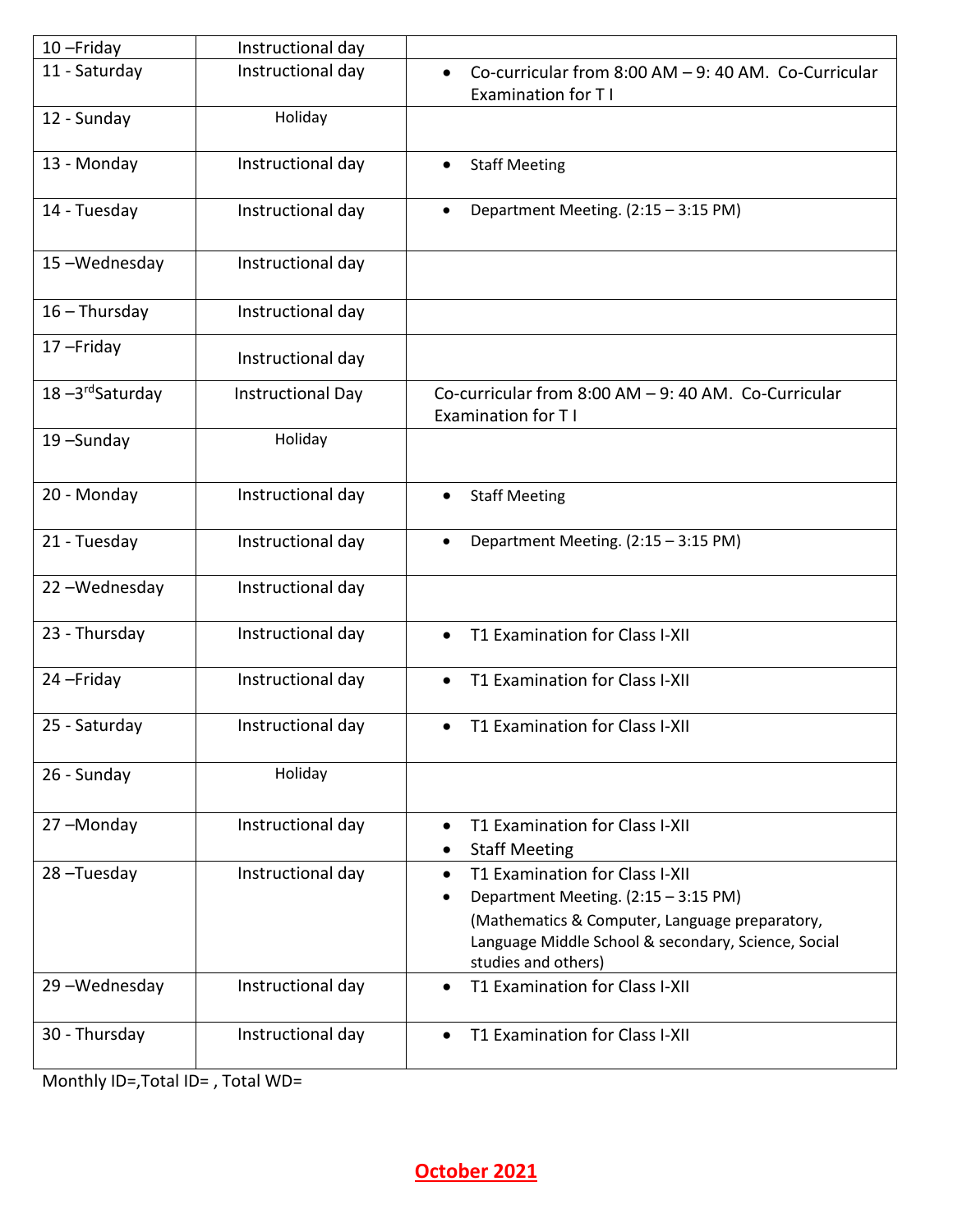| Date &Day      |                   | <b>Details</b>                                                                                                                                                                                                                                     |
|----------------|-------------------|----------------------------------------------------------------------------------------------------------------------------------------------------------------------------------------------------------------------------------------------------|
| $1$ -Friday    | Instructional day | T1 Examination for Class I-XII                                                                                                                                                                                                                     |
| $2 - Saturday$ | Holiday           | Gandhi Jayanti<br>$\bullet$                                                                                                                                                                                                                        |
| 3 - Sunday     | Holiday           |                                                                                                                                                                                                                                                    |
| $4 -$ Monday   | Instructional day | T1 Examination for Class I-XII<br>$\bullet$<br><b>Staff Meeting</b><br>$\bullet$                                                                                                                                                                   |
| 5-Tuesday      | Instructional day | T1 Examination for Class I-XII<br>Department Meeting. (2:15 - 3:15 PM)<br>٠                                                                                                                                                                        |
| 6-Wednesday    | Instructional day | T1 Examination for Class I-XII<br>$\bullet$                                                                                                                                                                                                        |
| 7 - Thursday   | Instructional day | T1 Examination for Class I-XII                                                                                                                                                                                                                     |
| 8-Friday       | Instructional day | T1 Examination for Class I-XII                                                                                                                                                                                                                     |
| 9 - Saturday   | Instructional day | T1 Examination for Class I-XII                                                                                                                                                                                                                     |
| 10 - Sunday    | Holiday           |                                                                                                                                                                                                                                                    |
| 11 - Monday    | Instructional day | T1 Examination for Class I-XII<br><b>Staff Meeting</b>                                                                                                                                                                                             |
| 12 - Tuesday   | Holiday           | Durga Puja<br>٠                                                                                                                                                                                                                                    |
| 13-Wednesday   | Holiday           | Durga Puja                                                                                                                                                                                                                                         |
| 14 - Thursday  | Holiday           | Durga Puja<br>$\bullet$                                                                                                                                                                                                                            |
| 15-Friday      | Holiday           | Vijaya Dasami/ Janmotsav of SrimantaSankardeva<br>$\bullet$                                                                                                                                                                                        |
| 16-3rdSaturday | Holiday           |                                                                                                                                                                                                                                                    |
| 17 - Sunday    | Holiday           |                                                                                                                                                                                                                                                    |
| 18 - Monday    | Holiday           | Kati Bihu                                                                                                                                                                                                                                          |
| 19 - Tuesday   | Instructional day | <b>Staff Meeting</b><br>Last day for the submission of the projects of Class XII.                                                                                                                                                                  |
| 20-Wednesday   | Instructional day |                                                                                                                                                                                                                                                    |
| 21 - Thursday  | Instructional day |                                                                                                                                                                                                                                                    |
| 22-Friday      | Instructional day |                                                                                                                                                                                                                                                    |
| 23 - Saturday  | Instructional day | Term 1 Result<br>Roll No. - 1 to 10 (8:15 am to 9:15 am)<br>Roll No. - 11 to 20 (9:15 am to 10:15 am)<br>Roll No. - 21 to 30 (10:30 am to 11:30 am)<br>Roll No. - 31 to 40 (11:30 am to 12:30 pm)<br>Roll No. - 41 and above (12:30 pm to 1:30 pm) |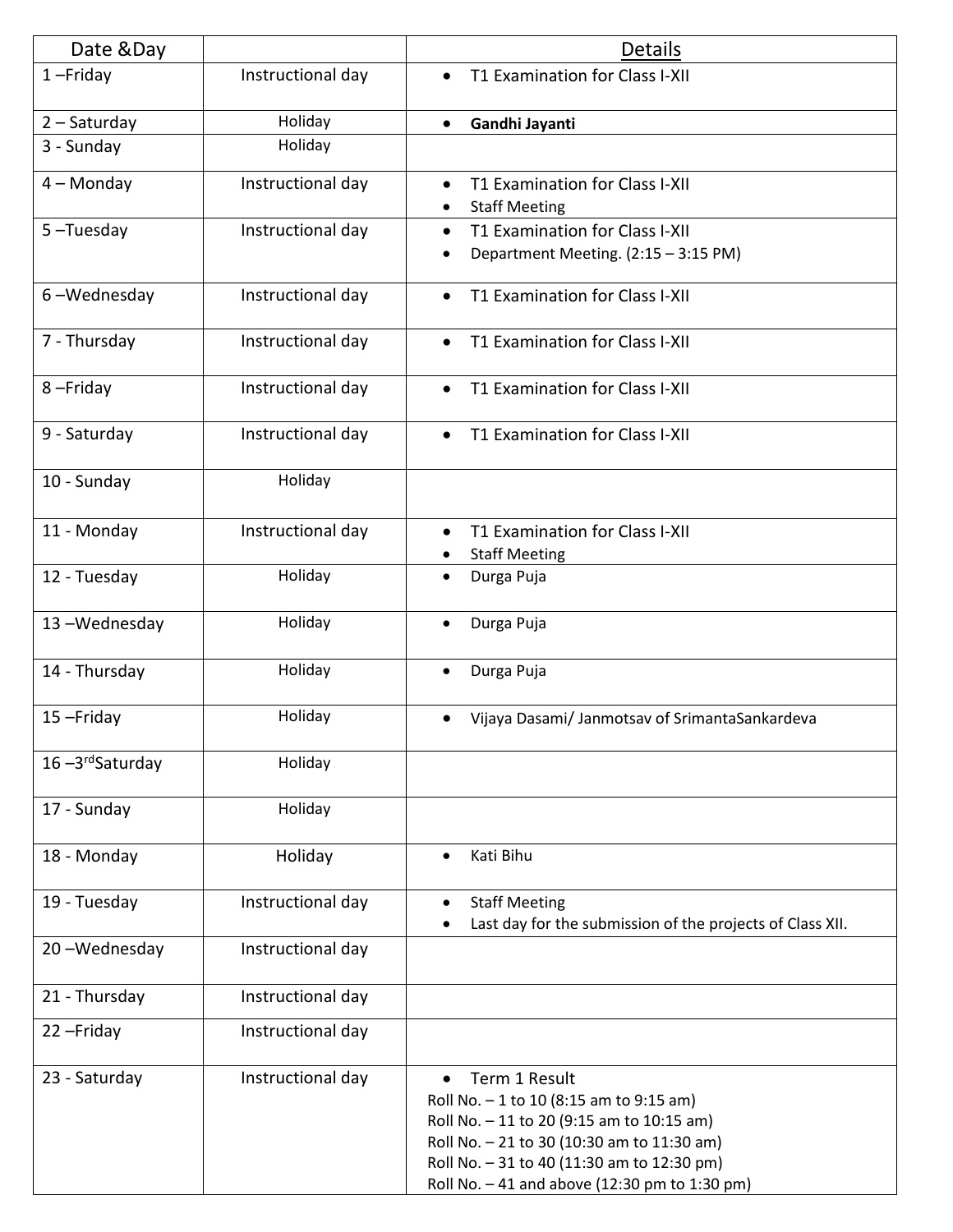|              |                   | 1 <sup>st</sup> Pre-board result for Class X & XII cum Parent's Meeting.<br>$\bullet$ |
|--------------|-------------------|---------------------------------------------------------------------------------------|
| 24 - Sunday  | Holiday           |                                                                                       |
| 25 - Monday  | Instructional day | Staff meeting                                                                         |
| 26 - Tuesday | Instructional day | Department Meeting. (2:15 - 3:15 PM)                                                  |
| 27-Wednesday | Instructional day |                                                                                       |
| 28-Thursday  | Instructional day |                                                                                       |
| 29-Friday    | Instructional day |                                                                                       |
| 30-Saturday  | Instructional day | Co-curricular from $8:00$ AM $-9:40$ AM                                               |
| 31-Sunday    | Holiday           |                                                                                       |

Monthly ID=,Total ID= , Total WD=

## **November 2021**

| Date &Day      | Event             | <b>Details</b>                                  |
|----------------|-------------------|-------------------------------------------------|
| $1 -$ Monday   | Instructional day | SFS Challengers & School Week                   |
|                |                   | Morning Speech submission to the Class Teacher. |
|                |                   | <b>Staff Meeting</b>                            |
| $2$ -Tuesday   | Instructional day |                                                 |
| 3-Wednesday    | Instructional day |                                                 |
| 4 - Thursday   | Holiday           | Kali Puja/Diwali                                |
| $5 -$ Friday   | Instructional day |                                                 |
| 6 - Saturday   | Instructional day | Co-curricular from $8:00$ AM $-9:40$ AM         |
| 7 - Sunday     | Holiday           |                                                 |
| 8 - Monday     | Instructional day | <b>Staff Meeting</b>                            |
| 9 - Tuesday    | Instructional day | Department Meeting. (2:15 - 3:15 PM)            |
| 10 - Wednesday | Instructional day |                                                 |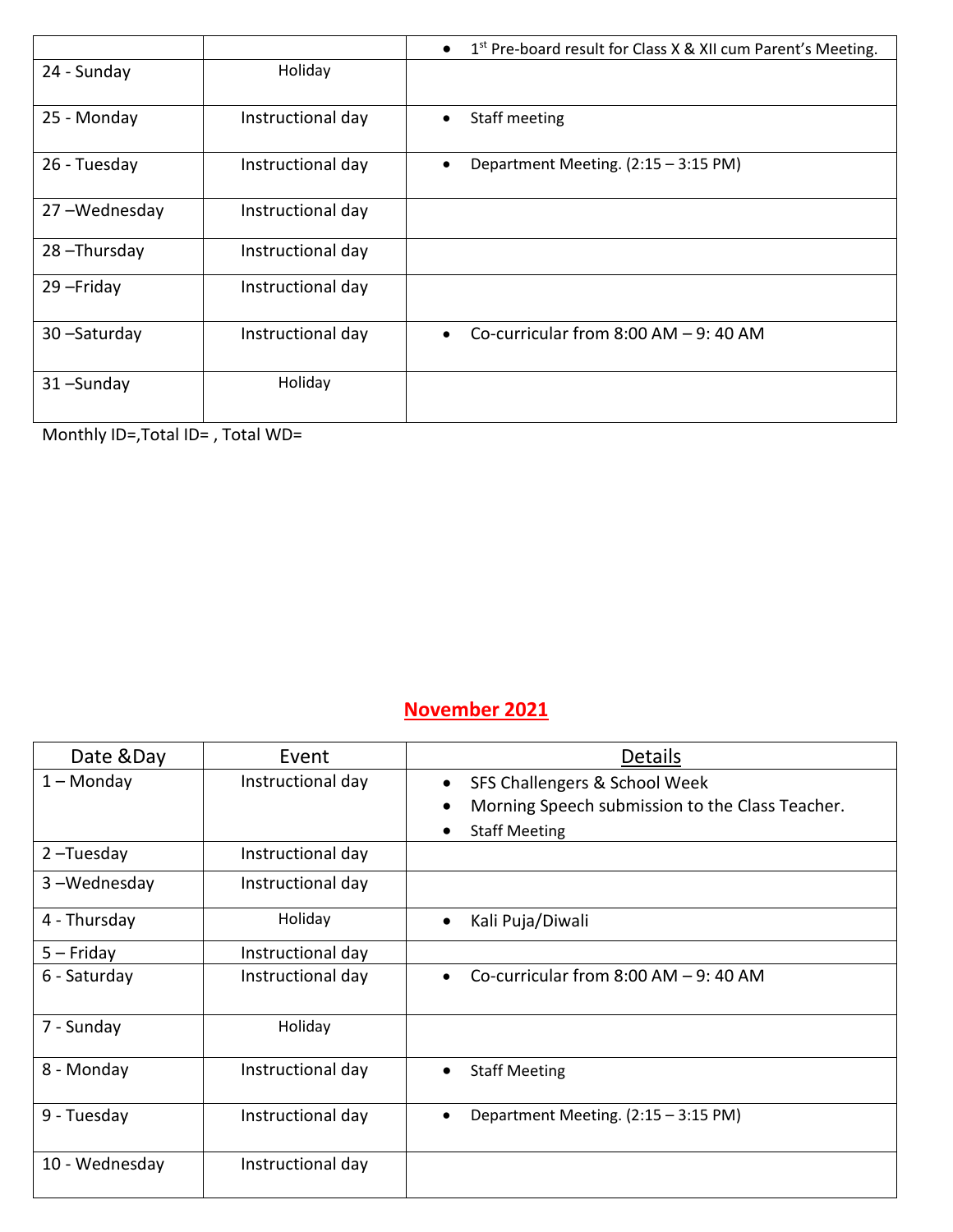| 11 - Thursday  | Instructional day        |                                                                                      |
|----------------|--------------------------|--------------------------------------------------------------------------------------|
| 12 - Friday    | Instructional day        |                                                                                      |
| 13-Saturday    | Instructional day        | Co-curricular from $8:00$ AM $-9:40$ AM                                              |
| 14-Sunday      | Holiday                  | Children's Day<br>$\bullet$                                                          |
| 15 - Monday    | Instructional day        | <b>Staff Meeting</b>                                                                 |
| 16 - Tuesday   | Instructional day        | Department Meeting. (2:15 - 3:15 PM)                                                 |
| 17-Wednesday   | Instructional day        | Competency Test III for Cl. III- X (English)                                         |
| 18-Thursday    | Instructional day        | Competency Test III for Cl. III-X (Maths)                                            |
| 19-Friday      | Instructional day        | Competency Test III for Cl. III- X (Science)                                         |
| 20-3rdSaturday | <b>Instructional Day</b> | Co-curricular from $8:00$ AM $-9:40$ AM                                              |
| $21 -$ Sunday  | Holiday                  |                                                                                      |
| 22 - Monday    | Instructional day        | <b>Staff Meeting</b>                                                                 |
| 23 - Tuesday   | Instructional day        | <b>Parents Day Celebration</b>                                                       |
| 24-Wednesday   | Holiday                  |                                                                                      |
| 25 - Thursday  | Instructional day        |                                                                                      |
| 26 - Friday    | Instructional day        |                                                                                      |
| 27 - Saturday  | Instructional day        | Co-curricular from $8:00$ AM $-9:40$ AM                                              |
| 28 - Sunday    | Holiday                  |                                                                                      |
| 29 - Monday    | Instructional day        | <b>Staff Meeting</b>                                                                 |
| $30 - Tuesday$ | Instructional day        | Department Meeting. (2:15 - 3:15 PM)<br>Competency Test III for Cl. III- X (English) |

Monthly ID=,Total ID= , Total WD=

# **December 2021**

| - 12<br>ע הנ<br>ॱ╻╒╸<br>$\sim$<br>$ -$ | .<br>$-1$ | <u>ли</u> |
|----------------------------------------|-----------|-----------|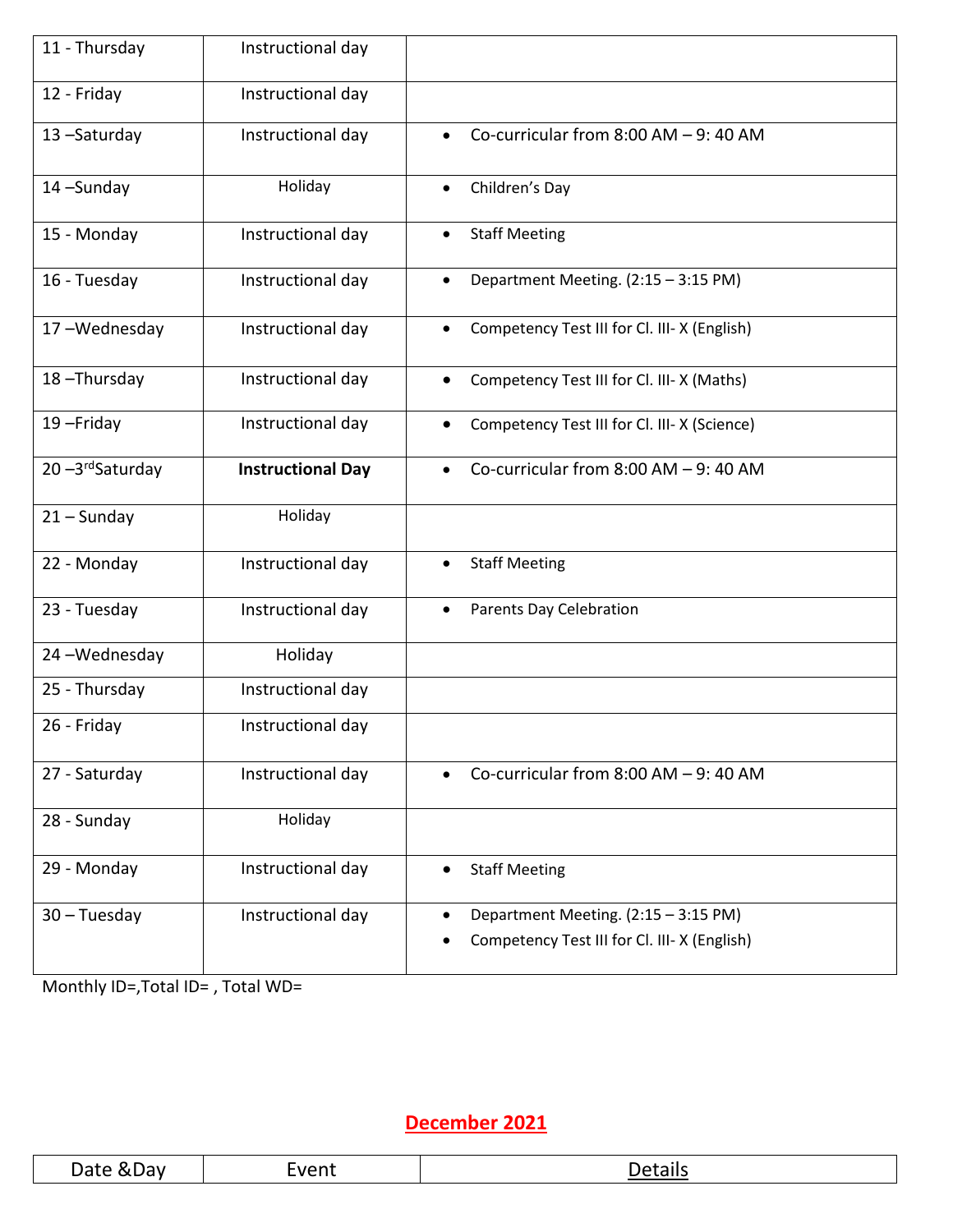| 1-Wednesday    | Instructional day | Morning speech submission to the Class Teacher.<br>$\bullet$<br>Competency Test III for Cl. III- X (English)                                                                                                                       |
|----------------|-------------------|------------------------------------------------------------------------------------------------------------------------------------------------------------------------------------------------------------------------------------|
| 2 - Thursday   | <b>Holiday</b>    | <b>Assam Divas</b>                                                                                                                                                                                                                 |
| $3 - Friday$   | Instructional day | Competency Test III for Cl. III- X (English)<br>$\bullet$                                                                                                                                                                          |
| 4 - Saturday   | Instructional day | Co-curricular from $8:00$ AM $-9:30$ AM                                                                                                                                                                                            |
| 5 - Sunday     | Holiday           |                                                                                                                                                                                                                                    |
| 6 - Monday     | Instructional day | PT2/1 <sup>st</sup> Pre-board for Cl. X & XII<br>$\bullet$<br><b>Staff Meeting</b>                                                                                                                                                 |
| 7 - Tuesday    | Instructional day | PT2/1 <sup>st</sup> Pre-board for Cl. X & XII<br>$\bullet$<br>Coordinator's Meeting.                                                                                                                                               |
| 8-Wednesday    | Instructional day | PT2/1 <sup>st</sup> Pre-board for Cl. X & XII<br>$\bullet$                                                                                                                                                                         |
| 9 - Thursday   | Instructional day | PT2/1 <sup>st</sup> Pre-board for Cl. X & XII<br>$\bullet$                                                                                                                                                                         |
| 10-Friday      | Instructional day | PT2/1 <sup>st</sup> Pre-board for Cl. X & XII<br>$\bullet$                                                                                                                                                                         |
| 11 - Saturday  | Instructional day | PT2/1 <sup>st</sup> Pre-board for Cl. X & XII<br>$\bullet$                                                                                                                                                                         |
| 12 - Sunday    | Holiday           | $\bullet$                                                                                                                                                                                                                          |
| 13 - Monday    | Instructional day | PT2/1 <sup>st</sup> Pre-board for Cl. X & XII<br>$\bullet$<br><b>Staff Meeting</b><br>$\bullet$                                                                                                                                    |
| 14 - Tuesday   | Instructional day | PT2/1 <sup>st</sup> Pre-board for Cl. X & XII<br>$\bullet$<br>Department Meeting. (2:15 - 3:15 PM)<br>(Mathematics & Computer, Language preparatory,<br>Language Middle School & secondary, Science, Social<br>studies and others) |
| 15-Wednesday   | Instructional day | PT2/1 <sup>st</sup> Pre-board for Cl. X & XII<br>$\bullet$                                                                                                                                                                         |
| 16-Thursday    | Instructional day | PT2/1 <sup>st</sup> Pre-board for Cl. X & XII<br>$\bullet$                                                                                                                                                                         |
| 17-Friday      | Instructional day | PT2/1 <sup>st</sup> Pre-board for Cl. X & XII<br>$\bullet$                                                                                                                                                                         |
| 18-3rdSaturday | Holiday           |                                                                                                                                                                                                                                    |
| 19-Sunday      | Holiday           |                                                                                                                                                                                                                                    |
| 20 - Monday    | Instructional day | <b>Staff Meeting</b><br>$\bullet$<br>Regular Classes for X and XII<br>Competency Test III - Retest<br>$\bullet$                                                                                                                    |
| 21-Tuesday     | Instructional day | Department Meeting. (2:15 - 3:15 PM)<br>$\bullet$<br>Regular Classes for X and XII<br>Competency Test III - Retest                                                                                                                 |
| 22-Wednesday   | Instructional day | Regular Classes for X and XII<br>$\bullet$<br>Pre-Board I Result for X and XII<br>Competency Test III - Retest<br>٠                                                                                                                |
| 23 - Thursday  | Instructional day | <b>Pre-Christmas Celebration</b>                                                                                                                                                                                                   |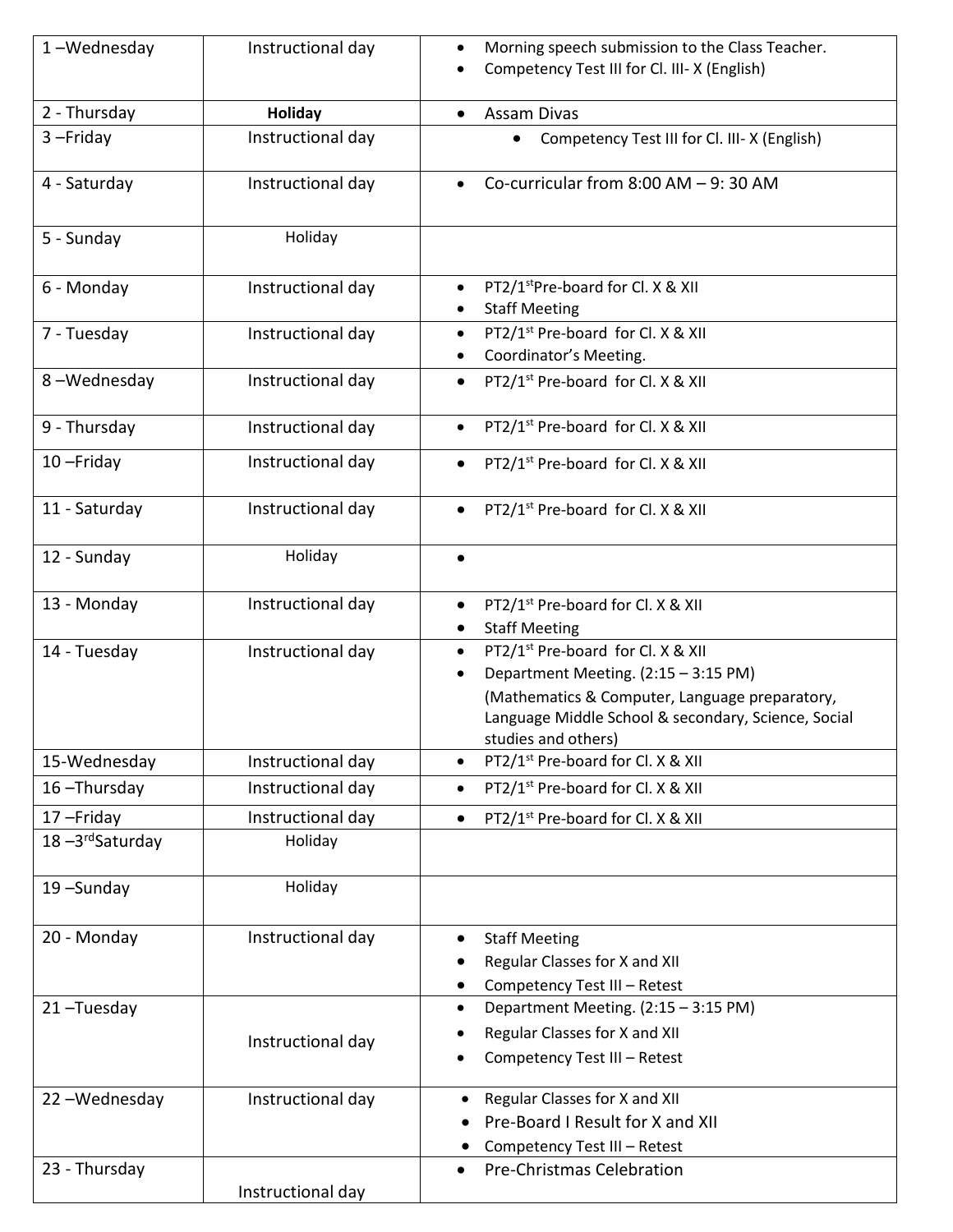| 24 - Friday   | Holiday           | Christmas Eve<br>$\bullet$                                                                   |
|---------------|-------------------|----------------------------------------------------------------------------------------------|
| 25 - Saturday | Holiday           | Christmas<br>$\bullet$<br><b>Online International Carol Singing Competition</b><br>$\bullet$ |
| 26 - Sunday   | Holiday           |                                                                                              |
| 27 - Monday   | Instructional day | <b>Winter Vacation</b><br>$\bullet$                                                          |
| 28 - Tuesday  | Instructional day | <b>Winter Vacation</b><br>$\bullet$                                                          |
| 29-Wednesday  | Instructional day | <b>Winter Vacation</b><br>$\bullet$                                                          |
| 30 - Thursday | Instructional day | <b>Winter Vacation</b><br>$\bullet$                                                          |
| 31 - Friday   | Instructional day | <b>Winter Vacation</b><br>$\bullet$                                                          |

Monthly ID=,Total ID= ,Total WD=

## **January 2022**

| Date &Day     | Event             | <b>Details</b>                                                                                                                                                                                                                                                                                                                                                  |
|---------------|-------------------|-----------------------------------------------------------------------------------------------------------------------------------------------------------------------------------------------------------------------------------------------------------------------------------------------------------------------------------------------------------------|
| 1 - Saturday  | <b>HOLIDAY</b>    | New Year Eve                                                                                                                                                                                                                                                                                                                                                    |
| 2 - Sunday    | Holiday           | <b>Winter Vacation</b>                                                                                                                                                                                                                                                                                                                                          |
| 3 - Monday    | Instructional day | School Re-opens<br>$\bullet$<br><b>Staff Meeting</b><br>Pre - board 2 <sup>nd</sup> for Cl. X & XII                                                                                                                                                                                                                                                             |
| 4 - Tuesday   | Instructional day | Coordinator's Meeting.<br>Pre – board $2^{nd}$ for Cl. X & XII                                                                                                                                                                                                                                                                                                  |
| 5 - Wednesday | Instructional day | • Pre – board $2^{nd}$ for Cl. X & XII                                                                                                                                                                                                                                                                                                                          |
| 6 - Thursday  | Instructional day | • Pre – board $2^{nd}$ for Cl. X & XII                                                                                                                                                                                                                                                                                                                          |
| 7-Friday      | Instructional day | • Pre – board $2^{nd}$ for Cl. X & XII                                                                                                                                                                                                                                                                                                                          |
| 8 - Saturday  | Instructional day | • Result of PT2 & Open Parents Day Meeting<br>Roll No. - 1 to 10 (8:15 am to 9:15 am)<br>Roll No. - 11 to 20 (9:15 am to 10:15 am)<br>Roll No. - 21 to 30 (10:30 am to 11:30 am)<br>Roll No. - 31 to 40 (11:30 am to 12:30 pm)<br>Roll No. $-41$ and above (12:30 pm to 1:30 pm)<br>2 <sup>nd</sup> Pre-board result for Class X & XII cum Parent's<br>Meeting. |
| 9 - Sunday    | Holiday           |                                                                                                                                                                                                                                                                                                                                                                 |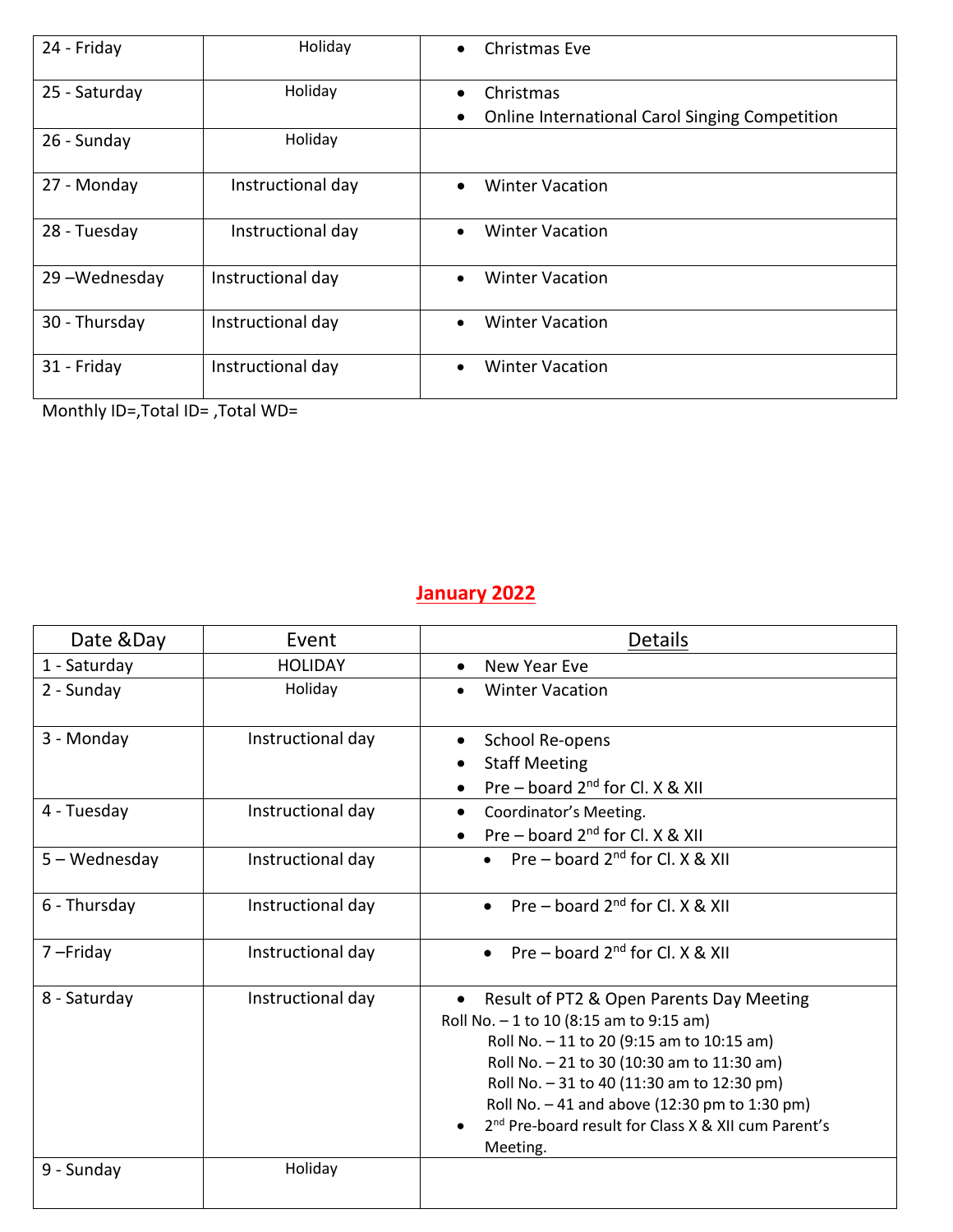| 10 - Monday    | Instructional day      | <b>Staff Meeting</b><br>$\bullet$                                                                                                                            |
|----------------|------------------------|--------------------------------------------------------------------------------------------------------------------------------------------------------------|
|                |                        | Pre – board $2^{nd}$ for Cl. X & XII                                                                                                                         |
| 11 - Tuesday   | Instructional day      | Department Meeting. (2:15 - 3:15 PM)<br>$\bullet$                                                                                                            |
|                |                        | Pre – board $2^{nd}$ for Cl. X & XII                                                                                                                         |
| 12-Wednesday   | Instructional day      | Pre – board $2^{nd}$ for Cl. X & XII                                                                                                                         |
| 13 - Thursday  | Instructional day      | Pre – board $2^{nd}$ for Cl. X & XII<br>$\bullet$                                                                                                            |
| $14$ – Friday  | Holiday                | Magh Bihu                                                                                                                                                    |
| 15 - Saturday  | Holiday                | Magh Bihu<br>$\bullet$                                                                                                                                       |
| 16-Sunday      | Holiday                |                                                                                                                                                              |
| 17 - Monday    | Instructional day      | <b>Staff Meeting</b><br>$\bullet$                                                                                                                            |
| 18 - Tuesday   | Instructional day      | SFS Online Inter - School Debate Competition<br>$\bullet$<br>Department Meeting. (2:15 - 3:15 PM)<br>$\bullet$                                               |
| 19-Wednesday   | Instructional day      |                                                                                                                                                              |
| 20 - Thursday  | Instructional day      |                                                                                                                                                              |
| 21-Friday      | Instructional day      |                                                                                                                                                              |
| 22-3rdSaturday | <b>Instruction Day</b> | Co-curricular from $8:00$ AM $-9:40$ AM<br>$\bullet$<br>Farewell to Class XII students - 12 noon to 1.30 PM.<br>$\bullet$<br>Organized by Class XI students. |
| 23 - Sunday    | Holiday                |                                                                                                                                                              |
| 24 - Monday    | Instructional day      | Feast of St. Francis De Sales.<br>Live Telecast of SFS Online Inter - School Debate<br>Competition<br><b>Staff Meeting</b><br>$\bullet$                      |
| 25 - Tuesday   | Instructional day      | Department Meeting. (2:15 - 3:15 PM)<br>$\bullet$                                                                                                            |
| 26-Wednesday   | Holiday                | Republic Day<br>$\bullet$                                                                                                                                    |
| 27 - Thursday  | Instructional day      | Parents Meet for Cl. I<br>$\bullet$                                                                                                                          |
| 28-Friday      | Instructional day      | Parents Meet for Cl. II                                                                                                                                      |
| 29 - Saturday  | Instructional day      | Co-curricular from $8:00$ AM $-9:30$ AM<br>$\bullet$                                                                                                         |
| 30 - Sunday    | Holiday                |                                                                                                                                                              |
| 31-Monday      | Instructional day      | Me-Dum-Me-Phi<br>$\bullet$<br><b>Staff Meeting</b>                                                                                                           |

Monthly ID=,Total ID=,Total WD=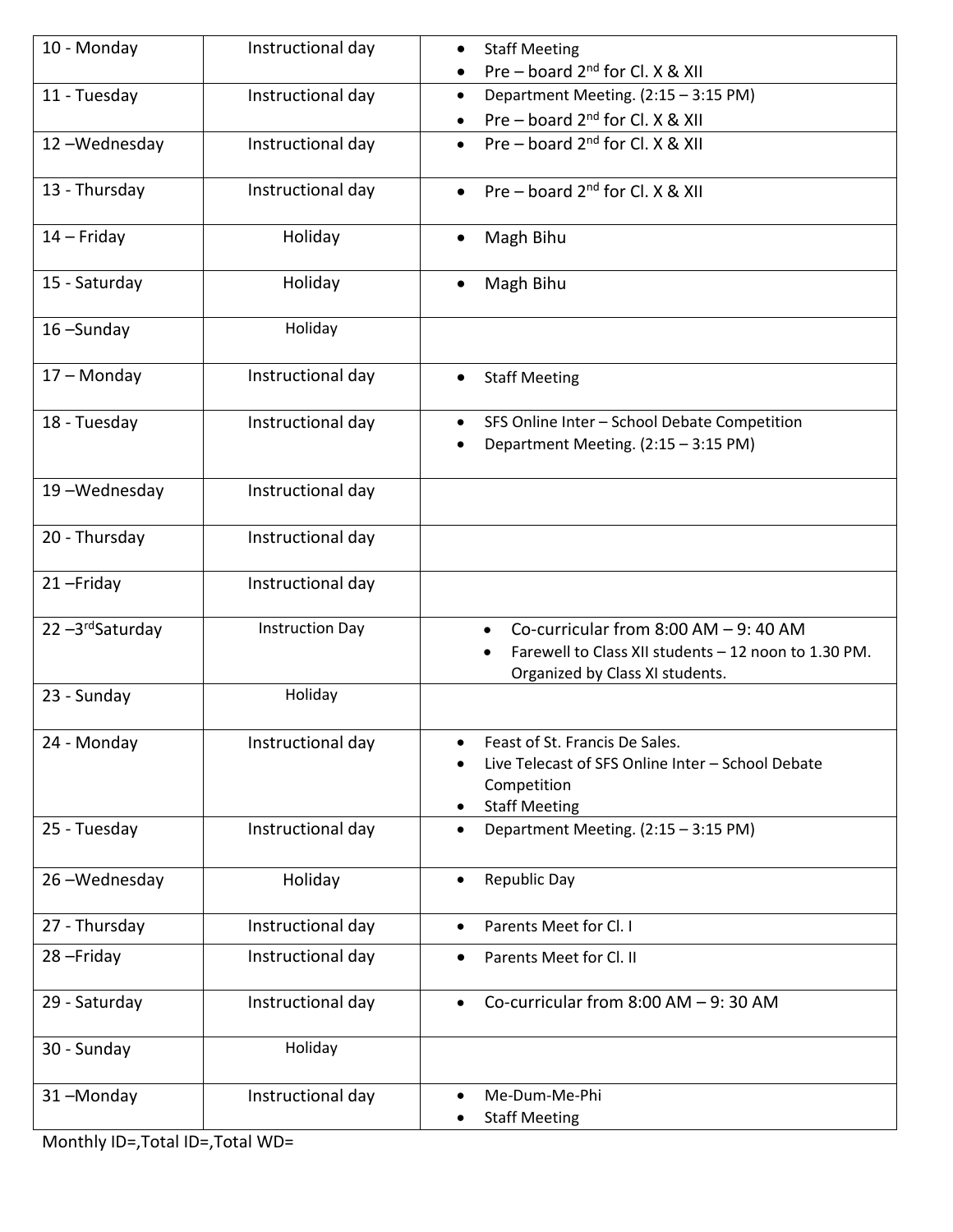#### **February 2022**

| Date &Day       | Event              | <b>Details</b>                                               |
|-----------------|--------------------|--------------------------------------------------------------|
| 1 - Tuesday     | Instructional day  | Morning speech submission to the Class Teacher.<br>$\bullet$ |
|                 |                    | Parents Meet for Cl. III & IV                                |
|                 |                    | Class XI Admission - Online submission.                      |
| 2-Wednesday     | Instructional day  |                                                              |
| 3 - Thursday    | Instructional day  | Parents Meet for Cl. V & VI                                  |
| 4-Friday        | Instructional day  | Parents Meet for Cl. VII & VIII                              |
| 5 - Saturday    | Instructional day  | Co-curricular from $8:00$ AM $-9:30$ AM                      |
| 6 - Sunday      | Holiday            |                                                              |
| 7 - Monday      | Instructional day  | <b>Staff Meeting</b><br>$\bullet$                            |
| 8 - Tuesday     | Instructional day  | Coordinator's Meeting.                                       |
| 9 - Wednesday   | Instructional day  | Competency Test IV for Cl. III- X (English)                  |
| $10 - Thursday$ | Instructional day  | Term 2 Exam for Cl. IX & XI.                                 |
|                 |                    | Competency Test IV for Cl. III- X (Mathematics)<br>$\bullet$ |
| 11-Friday       | Instructional day  | Term 2 Exam for Cl. IX & XI.<br>$\bullet$                    |
|                 |                    | Competency Test IV for Cl. III- X (Science)                  |
| 12 - Saturday   | Instructional day  | Term 2 Exam for Cl. IX & XI.                                 |
| 13-Sunday       | Holiday            |                                                              |
| 14 - Monday     | Instructional day  | Term 2 Exam for Cl. IX & XI.<br>$\bullet$                    |
| 15 - Tuesday    | Instructional day  | Term 2 Exam for Cl. IX & XI.                                 |
| 16-Wednesday    | Instructional day  | Term 2 Exam for Cl. IX & XI.                                 |
|                 |                    | Competency Test IV for Cl. III-X (Mathematics)               |
| $17 - Thursday$ | Instructional day  | Term 2 Exam for Cl. IX & XI.<br>$\bullet$                    |
|                 |                    | Competency Test IV for Cl. III- X (English)                  |
| 18-Friday       | Instructional day  | Term 2 Exam for Cl. IX & XI.<br>$\bullet$                    |
|                 |                    | Competency Test IV for Cl. III- X (Science)                  |
| 19-3rdSaturday  | <b>Working Day</b> | <b>Staff Picnic</b>                                          |
| 20-Sunday       | Holiday            |                                                              |
| 21 - Monday     | Instructional day  | Term 2 Exam for Cl. IX & XI.<br>$\bullet$                    |
| 22 - Tuesday    | Instructional day  | Term 2 Exam for Cl. IX & XI.<br>$\bullet$                    |
| 23-Wednesday    | Instructional day  |                                                              |
| 24 - Thursday   | Instructional day  |                                                              |
| 25-Friday       | Instructional day  |                                                              |
| 26 - Saturday   | Instructional day  | Result& Parents Meeting for Class IX & XI<br>$\bullet$       |
| 27 - Sunday     | Holiday            |                                                              |
| 28 - Monday     | Instructional day  | <b>Staff Meeting</b><br>$\bullet$                            |

Monthly ID=,Total ID= , Total WD=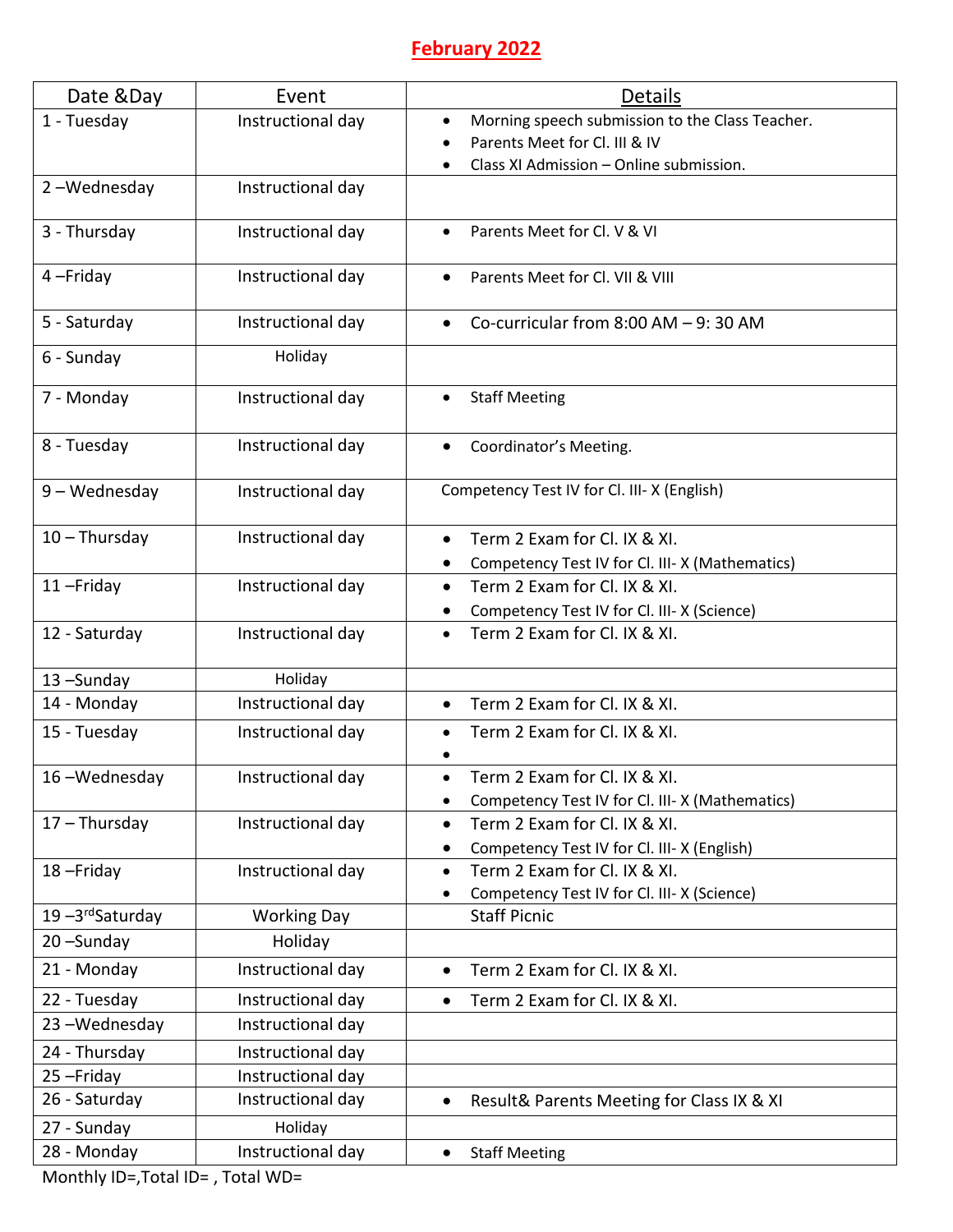# **March 2022**

| Date & Day      | Event             | <b>Details</b>                                         |
|-----------------|-------------------|--------------------------------------------------------|
| $1$ -Tuesday    | Instructional day | Term 2 Exam for Cl. I - VIII<br>$\bullet$              |
|                 |                   | New session starts for Cl. X & XII.                    |
| 2-Wednesday     | Instructional day | Term 2 Exam for Cl. I - VIII<br>$\bullet$              |
| $3 - Thursday$  | Instructional day | Term 2 Exam for Cl. I - VIII<br>$\bullet$              |
| 4-Friday        | Instructional day | Term 2 Exam for Cl. I - VIII<br>$\bullet$              |
| 5 - Saturday    | Instructional day | Term 2 Exam for Cl. I - VIII<br>$\bullet$              |
| 6 - Sunday      | Holiday           |                                                        |
| 7 - Monday      | Instructional day | Term 2 Exam for Cl. I - VIII<br>$\bullet$              |
| 8 - Tuesday     | Instructional day | Term 2 Exam for Cl. I - VIII<br>$\bullet$              |
| 9-Wednesday     | Instructional day | Term 2 Exam for Cl. I - VIII<br>$\bullet$              |
| 10 - Thursday   | Instructional day | Term 2 Exam for Cl. I - VIII<br>$\bullet$              |
| 11-Friday       | Instructional day | Term 2 Exam for Cl. I - VIII<br>$\bullet$              |
|                 |                   |                                                        |
| 12 - Saturday   | Instructional day | Term 2 Exam for Cl. I - VIII<br>$\bullet$              |
| 13 - Sunday     | Holiday           | $\bullet$                                              |
| 14 - Monday     | Instructional day | Term 2 Exam for Cl. I - VIII<br>$\bullet$<br>$\bullet$ |
| 15 - Tuesday    | Instructional day | Term 2 Exam for Cl. I - VIII                           |
| 16-Wednesday    | Instructional day |                                                        |
| 17 - Thursday   | Instructional day |                                                        |
| 18-Friday       | Instructional day |                                                        |
| 19-3rd Saturday | Holiday           | Holi<br>$\bullet$                                      |
| 20-Sunday       | Holiday           |                                                        |
| 21 - Monday     | Instructional day |                                                        |
| 22 - Tuesday    | Instructional day |                                                        |
| 23-Wednesday    | Instructional day |                                                        |
| 24 - Thursday   | Instructional day |                                                        |
| 25-Friday       | Instructional day |                                                        |
| 26 - Saturday   | Instructional day | Term 2 Result                                          |
| 27 - Sunday     | Holiday           |                                                        |
| 28 - Monday     | Instructional day | Teacher's Training<br>$\bullet$                        |
| 29 - Tuesday    | Instructional day | Teacher's Training<br>$\bullet$                        |
| 30-Wednesday    | Instructional day | Teacher's Training<br>$\bullet$                        |
| 31 - Thursday   | Instructional day | Teacher's Training<br>$\bullet$                        |

Monthly ID= ,Total ID= , Total WD=